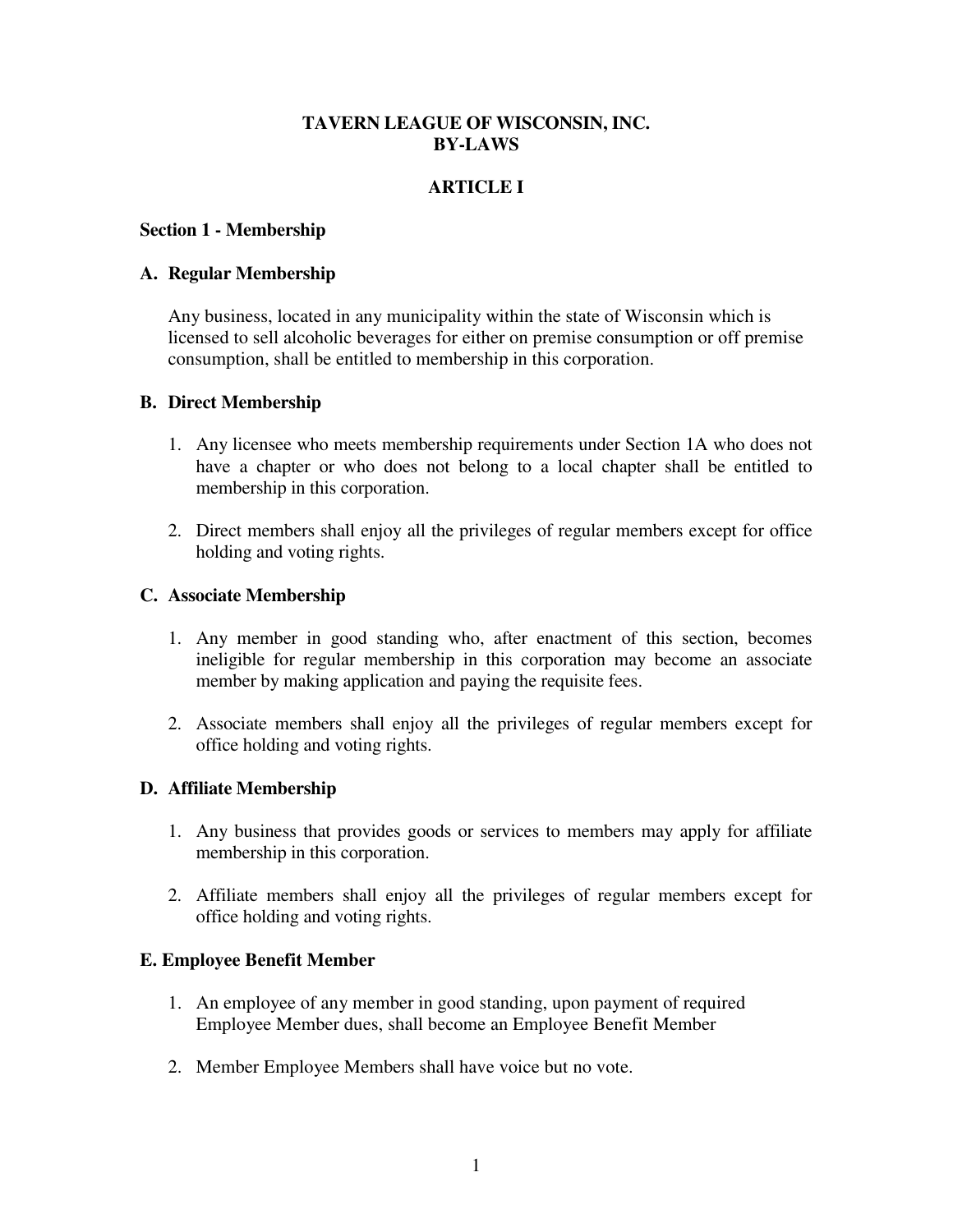## **Section 2 - Charters of Local Organization**

Charters may be issued to any regularly organized corporation of alcohol beverage retailers in any Municipality or County of the state of Wisconsin, upon receiving a charter fee by the Secretary, in the sum of ten dollars. The fee shall be deposited in advance with the Secretary before the prospective organization is balloted upon for initiation in said Tavern League of Wisconsin, Inc. by a majority vote of the Board of Directors.

## **Section 3 - Expulsion**

Any organized chapter of the Tavern League of Wisconsin, Inc., which has been chartered by said organization, or any individual members, may be expelled for just cause by a twothirds vote of a meeting of the Board of Directors of the Tavern League of Wisconsin, Inc., upon charges submitted in writing by any member, after said charges have been investigated by the Board of Directors. The Board of Directors of the Tavern League of Wisconsin, Inc. shall vote on the question of expulsion of said chapter or said member of the Tavern League of Wisconsin, Inc.

### **Section 4 - Dues**

The annual dues for all membership classifications under Section 1 to be paid for membership in the Tavern League of Wisconsin, Inc. shall be determined by a two-thirds vote of the Board of Directors.

### **Section 5 - Meetings**

The Members of the corporation shall meet at least twice annually.

# **A. Spring Conferences**

 A general membership meeting shall be held in the spring, the date or dates for which shall be established by the Board of Directors. The location of the Spring Conference shall be determined by the majority vote of the Board of Directors at the Spring Conference.

### **B. Fall Convention**

 The Annual Meeting of the membership shall be held in the fall, the date or dates for which shall be established by the Board of Directors. The location of the Fall Convention shall be determined by majority vote of the Board of Directors.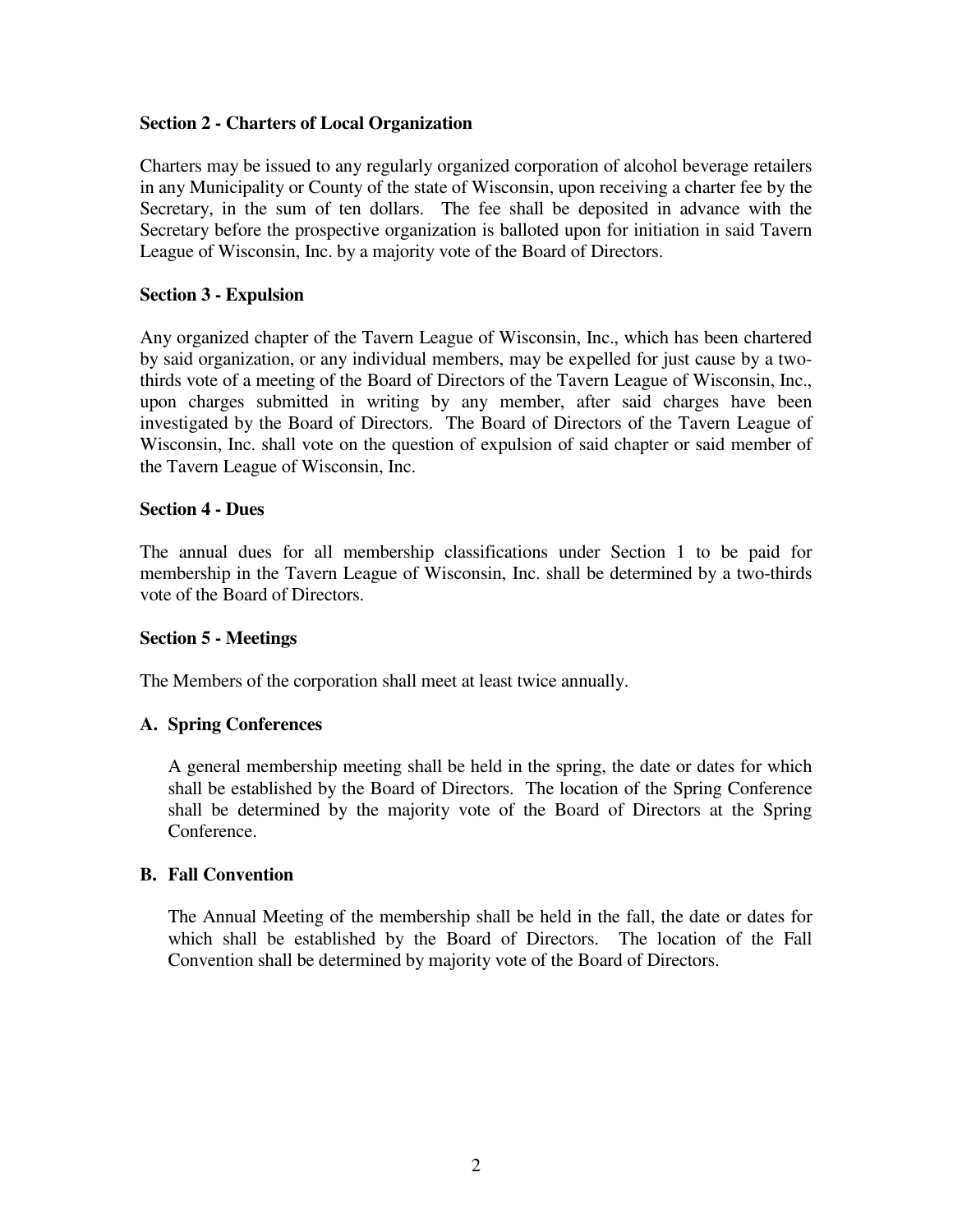# **C. Special Meetings**

 Special meetings of the members may be held whenever called by the Secretary upon direction of the President or upon the written direction of a majority of the Officers and Directors of the corporation, or upon written direction of not less than twenty percent of the members of the corporation. It shall be the duty of the Secretary to give ten days' notice of such meeting, to each member by mail or email, said notice to state purpose of said meeting and the time and place where said meeting will be held.

# **Section 6 - Quorum**

When five percent (5%) of the members of this association in good standing are present, it shall be deemed capable of transacting any business thereof except when otherwise specifically provided by law or by the Articles of the Organization of this corporation, but if at any meeting of the members there is less than a quorum the meeting may be adjourned from time to time without notice other than by announcement at the meeting, until the required number of members are present. At any adjourned meeting, at which a quorum is present, any business may be transacted which might have been transacted at the meeting as originally notified.

## **Section 7 - Organization**

The President and in his or her absence, the Senior Vice President, and in their absence, a Zone Vice President or in their absence, any member chosen by the members present, shall call the meeting to order, and shall act as chairman of such meeting, and the Secretary of the corporation shall act as Secretary of all meetings of the members, but in the absence of the Secretary, the presiding official may appoint any member to act as Secretary of the meeting.

### **Section 8 - Conduct of Meetings**

### **A. General Business Sessions**

 General business sessions at the Spring Conference and Annual Fall Convention shall be conducted in accordance with the following rules:

 1. Every member association of the Tavern League of Wisconsin shall be entitled to the number of delegates hereinafter specified based upon the paid membership for the 2nd Quarter of the fiscal year in which the Spring Conference is held and the 4th Quarter of the fiscal year preceding the year in which the Annual Convention is held.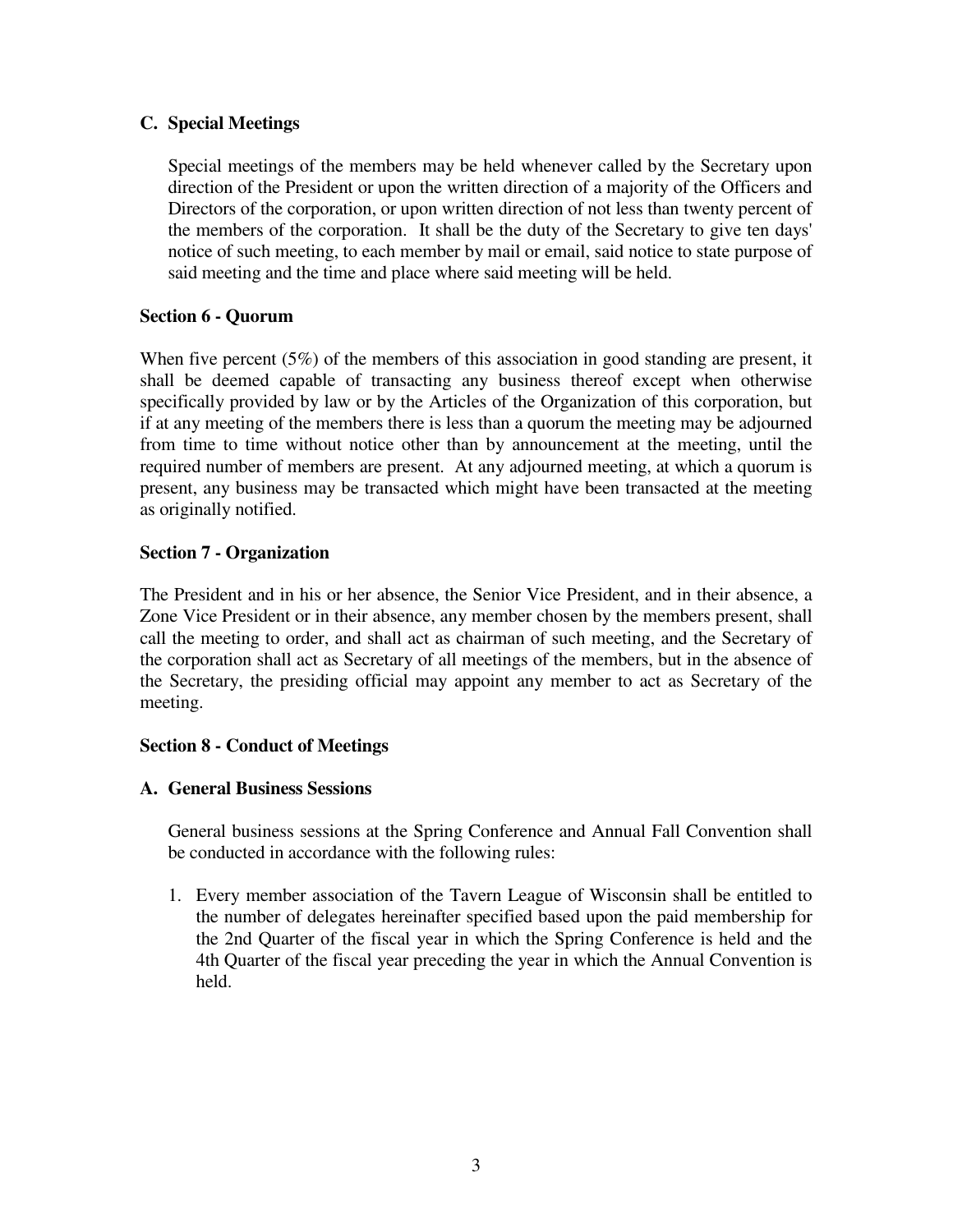Every member association is entitled to a minimum of five delegates. Additional delegates may be elected by local leagues in accordance with the following table:

 Membership of 125 or more - 6 delegates Membership of 150 or more - 7 delegates Membership of 175 or more - 8 delegates Membership of 200 or more - 9 delegates Membership of 225 or more - 10 delegates Membership of 250 or more - 11 delegates Membership of 275 or more - 12 delegates Membership of 300 or more - 13 delegates

- 2. Every member association shall be entitled to 5 votes based upon the paid membership as set out in Section 1A above, and shall have such additional votes in accordance with the additional members as specified in the table above, provided that said duly accredited delegates are actually on the floor at the time the vote is taken. No member association may at any time cast more votes than the number of delegates qualified and present to vote at the time a vote is taken on the floor or at the election.
- 3. Any delegate desiring the floor for the purpose of addressing the meeting shall rise, state his or her name and the name of his or her member association before he or she is recognized by the presiding Officer.
- 4. All members and persons other than delegates desiring to address the meeting other than invited speakers shall rise, state their name and the name of their member association.
- 5. All voting other than the election of Officers and Directors, Spring Conference and Fall Convention Sites, Resolutions and Amendments to the Articles of Organization and Bylaws shall be by voice vote of the delegates unless proper motions are made and adopted calling for a roll call vote of the delegates, or a division of the delegates on any question.
- 6. All resolutions other than by-laws changes shall be submitted in writing to the League office in Madison at least forty-five (45) days prior to the opening of the Spring Conference or Annual Convention.
- 7. Each member association or individual member submitting a resolution shall in addition to forwarding the written text of said resolution, submit a written explanation of what the resolution is intended to do and shall also submit written reasons for its adoption. Copies of the above shall be distributed by the Madison Office to the President and Secretary of each member association thirty (30) days prior to the scheduled meeting.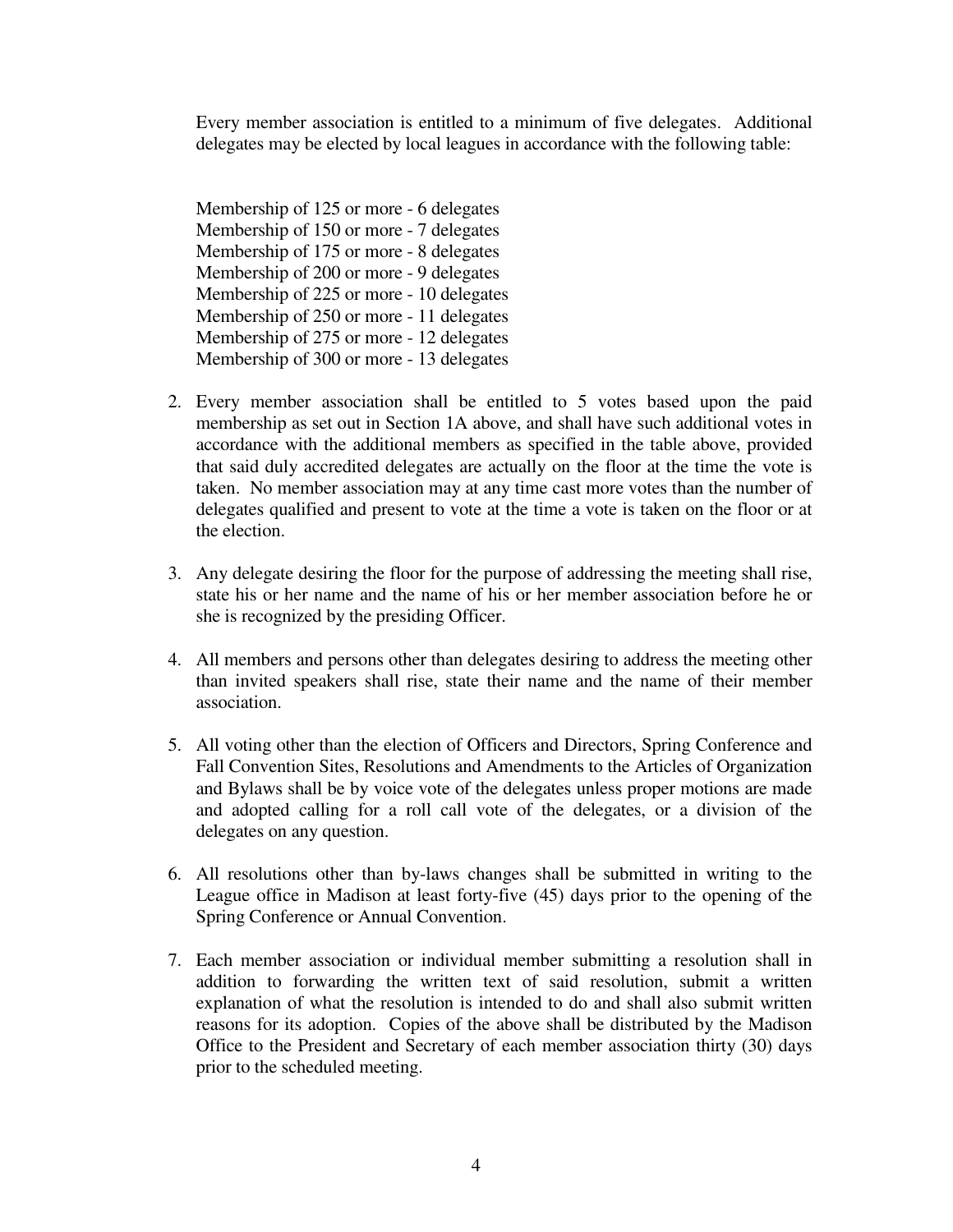- 8. All resolutions that have been submitted in the manner herein provided shall be turned over to the Resolutions Committee for consideration. The Resolutions Committee shall have full authority to make whatever recommendation they deem proper on all resolutions that have been submitted for final action at the business session.
- 9. (A) Nominations for Directors and Officers shall be made at the Spring Conference or Fall Convention, and except for the circumstances itemized in Sub (B), no further nominations shall be made or accepted.
	- (B) In the event of the death of a candidate, or if for any other reason a candidate is unable or unwilling to stand for election and there is no other candidate for the position a caucus of the district or districts involved shall be held in the district's designated seating area immediately following adjournment of the general business session on the first day of the Fall Convention or Spring Conference for the purpose of nominating candidates for the position.
	- (C) In the event that the meeting site facilities selected becomes unavailable for any reason, the Officers and Directors of the Tavern League of Wisconsin shall have the authority and are empowered to replace the subject site.
- 10. Every nominee for Director or Officer of the Tavern League of Wisconsin shall be introduced from the rostrum at the Spring Conference and Annual Convention at which he or she is a candidate.
- 11. The candidate shall have a maximum of two (2) minutes each to present themselves, their qualifications, a resume of their experience and any ideas or proposals they have, if elected, to further the interests of the Tavern League of Wisconsin.

### **B. Nominating Caucuses**

 District caucuses for the purpose of nominating Directors, District Vice Presidents and Zone Vice Presidents and transacting other business brought before the caucuses shall be conducted in accordance with the following rules.

- 1. Caucuses for the purpose of nominating candidates for Directors for each district and District Vice Presidents and Zone Vice Presidents for each Zone area shall be held on Wednesday of the Fall Convention.
- 2. The President shall designate the location of each district Caucus and the delegates shall promptly meet when the recess for the purpose of nominating candidates for District Director, District Vice President and Zone Vice President positions is declared.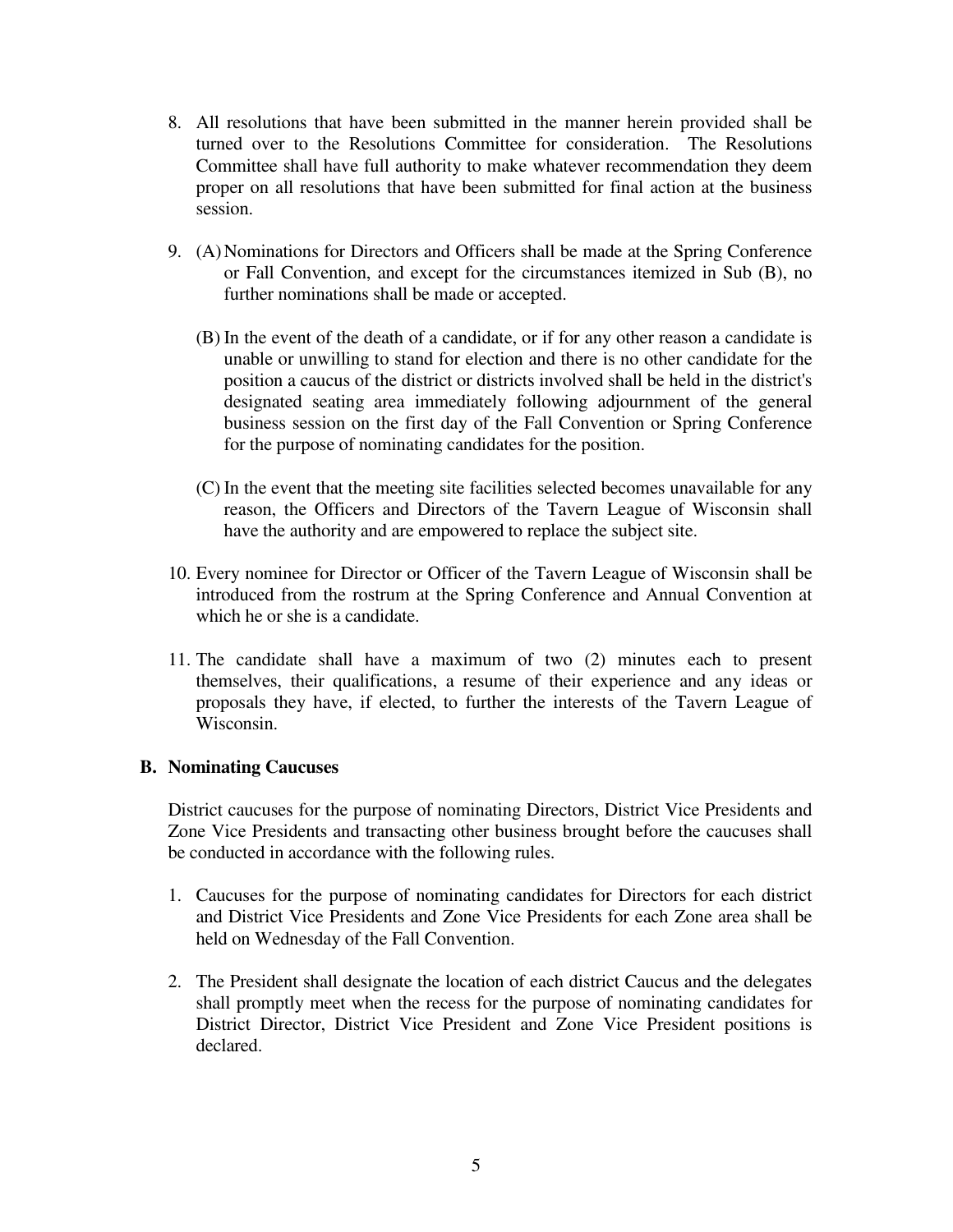- 3. The delegates in each District shall choose one of the members to act as chairperson for the purpose of conducting the caucus and one of their members as secretary to record the action, votes and nominations made for Directors, District Vice Presidents and Zone Vice President in each caucus.
- 4. Each delegate shall be entitled to nominate a candidate for Director, District Vice President and Zone Vice President at each annual caucus.
- 5. Whether present at the nominating caucus or not any consenting member in good standing of this association, qualified as such under Section I A. of these bylaws shall be eligible for nomination as candidate for Director of the District in which the member association of which he or she is also member in good standing is located.
- 6. The chairperson or secretary of each caucus shall give a report of the names of the persons placed in nomination to the nominating committee, which shall present the nomination to the members from the podium when the Conference or Convention is re-convened and the presiding officer calls for nominations.
- 7. All candidates nominated by the Caucuses in accordance with the sections above shall be placed on the ballot to be voted on by the delegates within the respective District and Zone areas at the Annual Election.
- 8. Districts, whose membership exceeds 500, shall be eligible to elect an additional Director, and one additional Director for each 250 members in excess of 750. No nominations for additional directors may be made unless warranted on the basis of per-capita-dues-paid memberships in the 2nd Quarter of the current fiscal year, and no candidate nominated may be elected unless warranted by dues-paid membership in the 4th Quarter of the preceding fiscal year.
- 9. Except for Officers, only one (1) Director may be elected from any one- (1) member association. Nominations will not be accepted for Director if the election would result in two directors from any one-member association serving at the same time.
- 10. In the event that there is no contest for Directors or Officers following the report of the nominations at the Fall Convention, a motion may be made that the rules be suspended, and the Secretary instructed to cast a unanimous ballot for the election of the sole nominee for Director or Officer whose term shall begin at the regular time for taking office.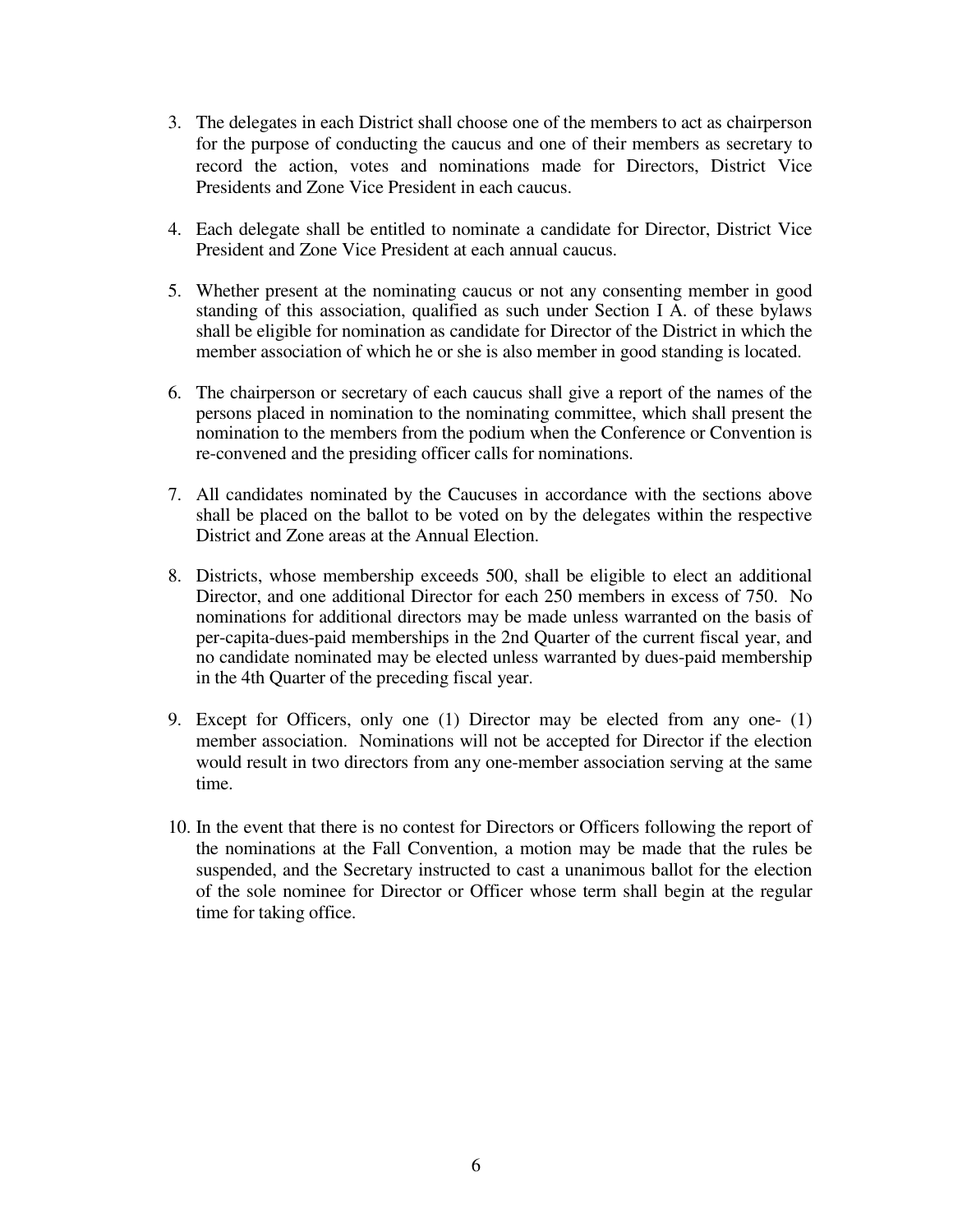## **C. Nominations of Officers**

- 1. Any consenting member in good standing under Section 1A of any member association who has served at least one (1) year on the Board of Directors or been an active member for 10 consecutive years of any member association prior to the date of office may be nominated and elected to serve as a General Officer (Senior Vice President, Zone Vice-President, District Vice-President, Secretary or Treasurer) of this association. To be nominated and elected to the office of President you must have served at least (1) one year on the Board of Directors.
- 2. Any member in good standing under Section 1A may submit the name of any other qualified member for any office of this association, from the floor during the general business session meeting on Wednesday of the Spring Conference at the time specified on the agenda thereof. Nominations for Zone Vice President, District Vice President or Director in addition to those made in nominating caucuses, as provided in paragraph B. 6., above, may only be made by a member of the respective Zone or District.
- 3. Nominations of Officers shall be conducted by the Chair of the Nominating Committee. Said committee shall record the names of persons nominated for each office, verify their qualifications and consent and report to the general membership the names of qualified nominees for Officers prior to the close of the Spring Conference.

# **D. Rules for Conducting Elections**

The following rules apply for conducting all elections.

- 1. The annual election including the distribution of the ballots and the supervision of the election shall be conducted by members of the Rules Committee under the rules herein prescribed.
- 2. No member who is candidate for any office shall be a member of the Rules Committee.
- 3. Printed ballots shall be prepared and used giving names of the individuals who have been nominated for Directors and Officers.
- 4. All ballots shall be initialed by the chairman of the Rules Committee and Executive Director only ballots so initialed in advance of the casting by delegates shall be counted in the results of the election.
- 5. Voting shall be on Thursday of the Annual Convention or Conference at the polls provided for this purpose in a room designated by the Rules Committee. Voting shall be confined to only delegates duly certified by their league(s) or their duly accredited alternates where proper substitution of said alternates is made for the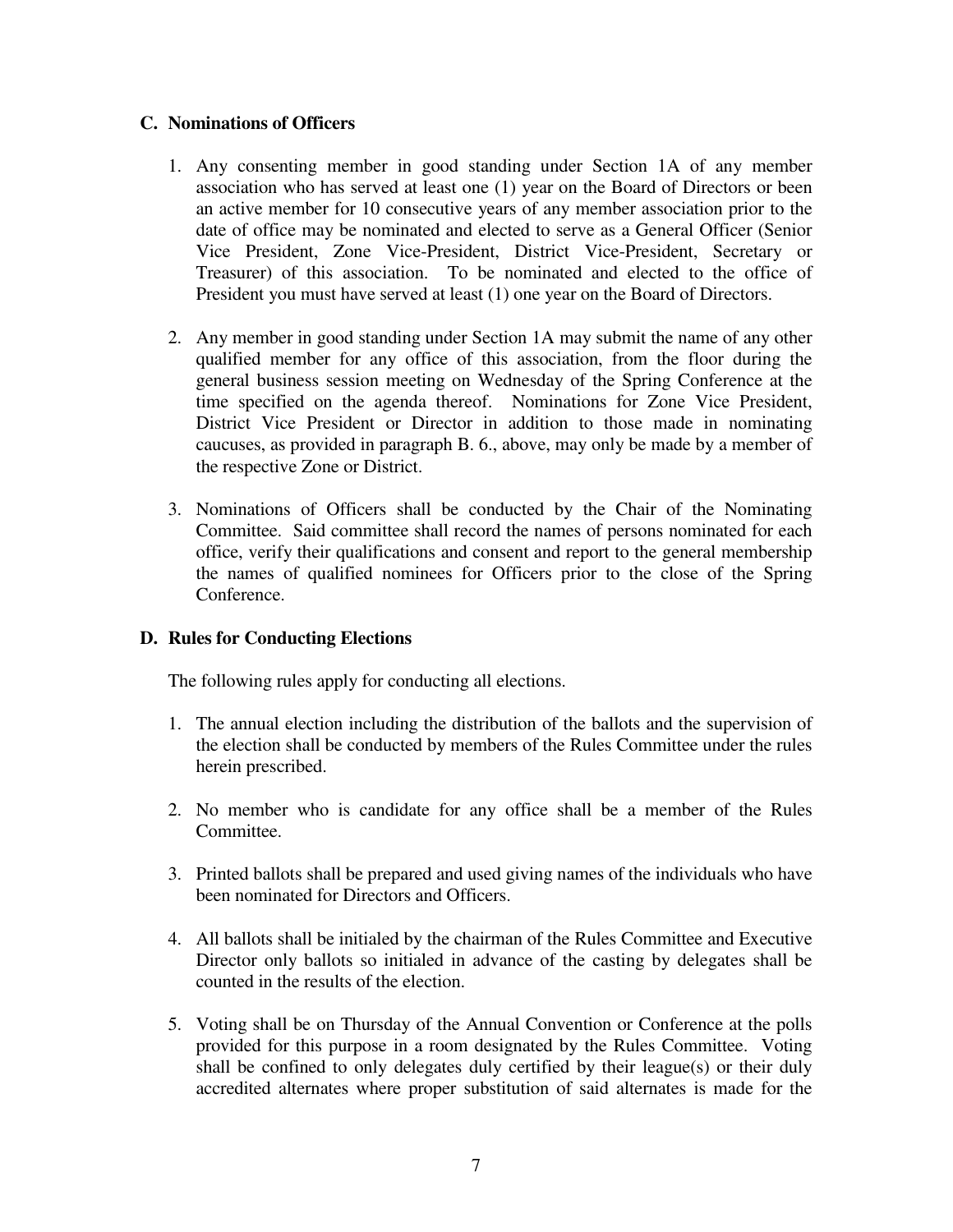delegate. Delegates or accredited alternates must be a representative of the League for which they are voting. Alternates can only be brought forward from the individual accredited delegate list that was submitted within the proper time frame, no additions or changes will be permitted. No other person shall be entitled to receive a ballot and vote other than as provided in this section. Delegate lists with alternates must be received and stamped in the State Office no later than ten (10) days prior to the start of the Spring Conference or Fall Convention.

- 6. Each delegate before receiving a ballot to vote shall have on his or her person his or her proper registration badge and shall be checked off by the tellers from the list of delegates certified by the secretary of each local league or by the chairman of the Rules Committee identifying him as a delegate where substitution has been under the rules of the Convention. Any changes to the delegate list must be submitted to the Rules Committee Chairperson by the date and time designated by the Rules Committee Chairperson. All decisions made by the Rules Committee are final.
- 7. A list of inactive leagues will be designated by the State Office based on the lack of a designated President and Secretary for that league. Delegate lists for these counties will not be accepted for voting purposes.
- 8. No delegate shall be permitted to vote more than once regardless of whether he or she is a member of one or more leagues and is a delegate from more than one league.
- 9. Only one voting delegate shall be permitted per license.
- 10. There shall be no absentee ballot voting and all delegates shall present themselves personally at the polls on Thursday morning of the Annual Convention or Spring Conference and all those not so presenting themselves during the polling hours shall be barred from voting.
- 11. Votes for any candidate not placed in nomination in accordance with these bylaws shall not be recognized or counted at the annual election. Ballots will be counted by the Rules Chair, Vice Chair chosen by the Rules Committee, and one staff person.
- 12. The candidate receiving the highest vote shall be declared elected as Director, District Vice President or Zone Vice President for the specified term unless he or she was elected to fill an unexpired term.
- 13. In the event of a tie vote for any office, delegates in the district(s) affected shall be re-polled by secret ballot at a time and place determined by the Rules Committee and the vote count shall be announced on the floor prior to the close of the Annual Convention or Conference.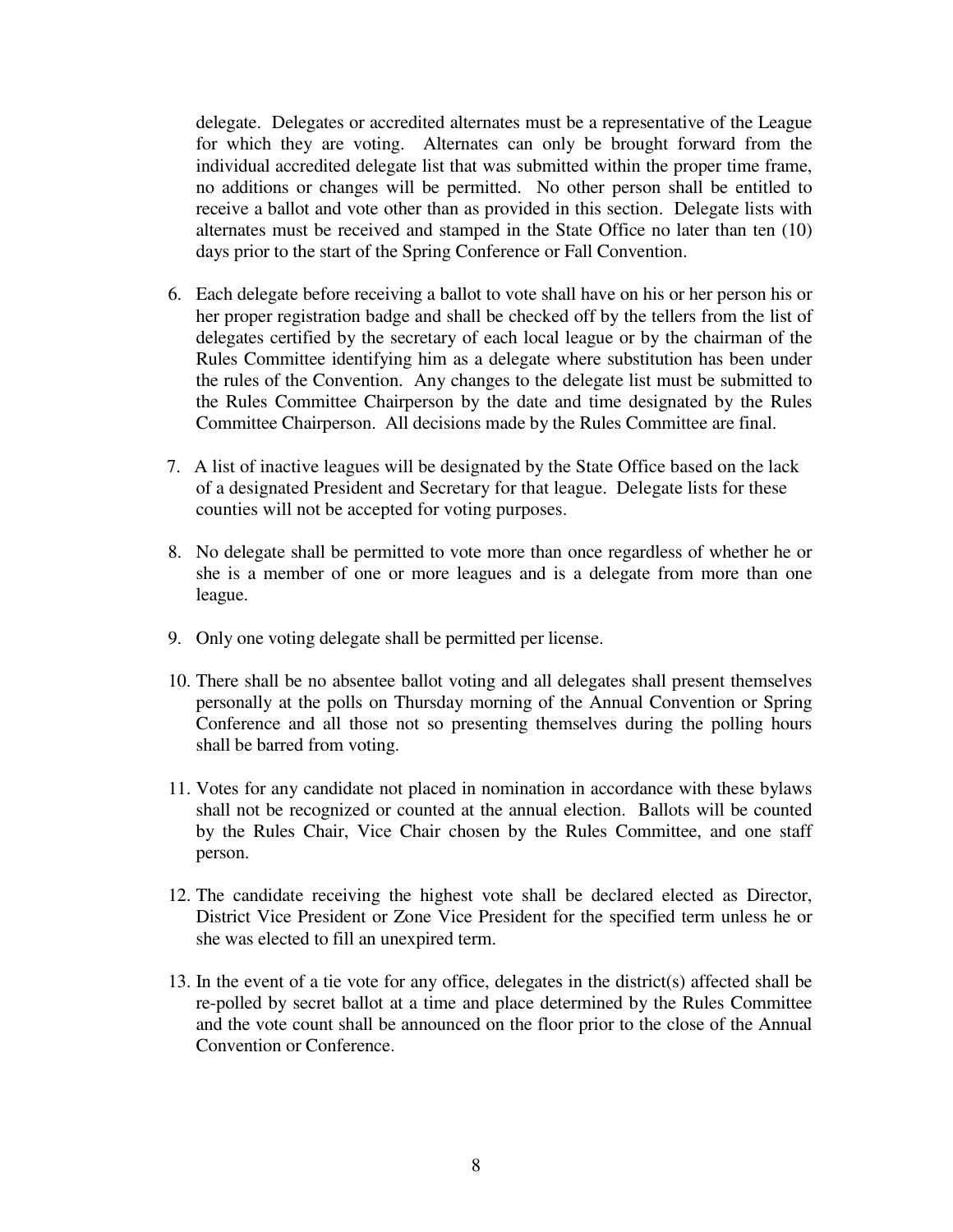14. In the event of two consecutive tie votes for the same office or sites, the winner shall be decided by a flip of a coin.

## **ARTICLE II**

#### **Section 1 - Board of Directors**

#### **A. Composition of Board**

 The Board of Directors shall be comprised as follows: Two (2) Directors from each of nine (9) Districts in the State of Wisconsin, according to the map affixed hereto and made a part hereof, as amended from time to time, wherein there is at least one (1) bona fide licensed retail beverage association affiliated and in good standing in the Tavern League of Wisconsin, Inc., and in addition thereto the President, Senior Vice President, all Zone Vice Presidents, Secretary, and Treasurer, elected by the members in accordance with the provisions of Article I, Section 8. C., and the immediate Past President. There will also be a full time director position representing off-premise licensees. This position will be appointed by the President and will serve a one-year term. All duties, responsibilities and privileges will be the same as other board members.

 Districts whose total paid-up membership for the second and fourth quarters as defined in Article I, Section 8A1 and A2 exceeds 500 members shall be entitled to nominate and elect one additional director, plus one additional director for every 250 members in excess of 750 members.

For any Zone, if the Districts involved have a combined total of 1,000 or more members they would be allowed another Vice President from a different District within that Zone. This would be a one-year term based on the membership paid in the second quarter of the current fiscal year and the paid membership of the  $4<sup>th</sup>$  quarter of the preceding year in which conference is held. At the following Spring Conference the District Vice President would be elected by the delegates from the District(s) that do not have the Zone Vice President (i.e. members from the District with the two year Vice President would not participate in the election.) In alternate years where both Vice President terms expire at the same time, the voting delegates from the District(s) whose candidate did not win the two-year term would caucus on Thursday afternoon at the close of the Spring Conference to elect the District Vice President for the one-year term.

### **B. Terms of Office**

 1. The President, Senior Vice President, Zone Vice Presidents, Secretary and Treasurer shall be nominated and elected in accordance with Article I, Section 8C and D., and shall serve two-year terms. All Officers and Directors shall be eligible to succeed themselves for consecutive additional terms. The term of the immediate Past President's membership on the Board of Directors shall be concurrent with and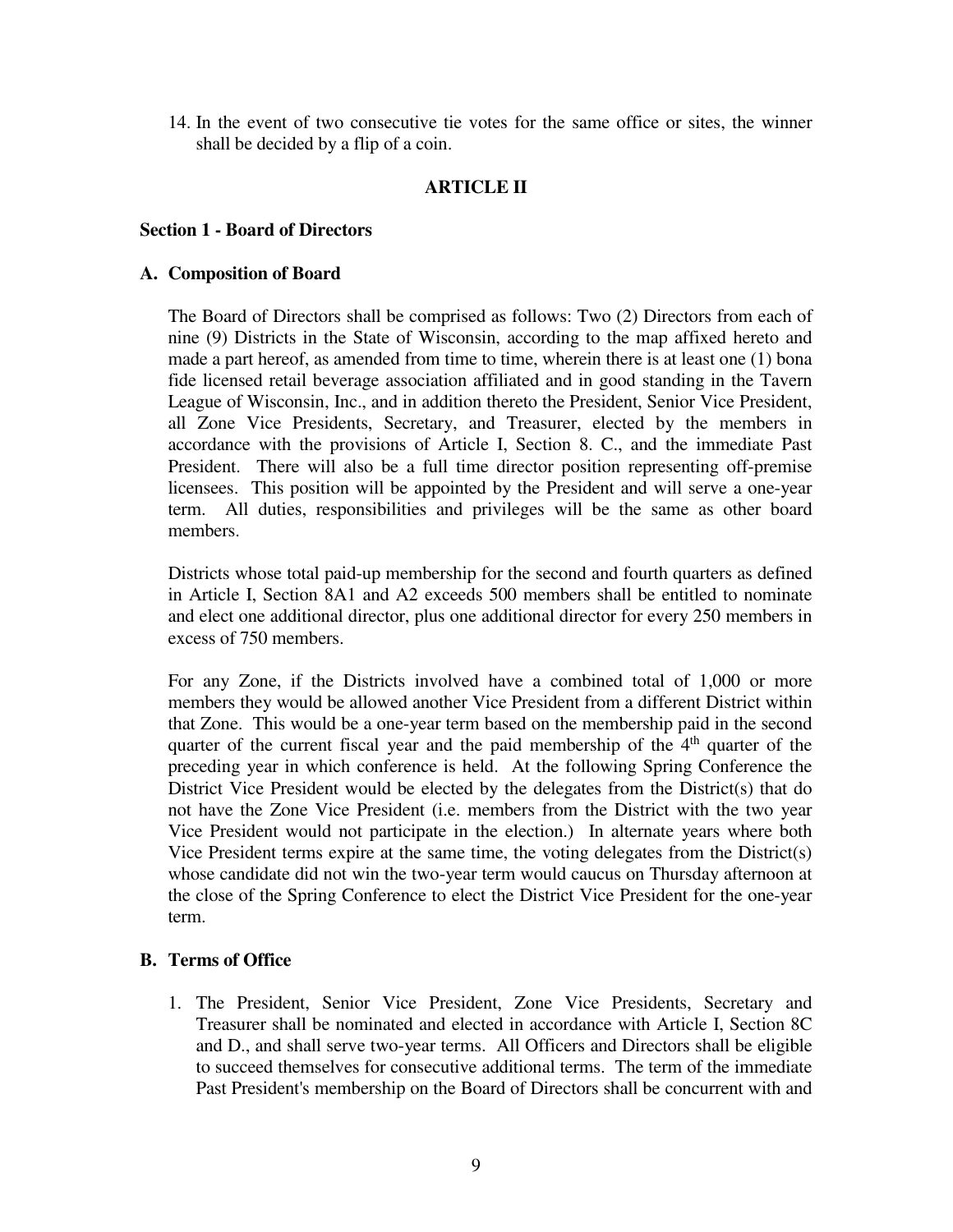shall not exceed the term of office of the succeeding President. If the immediate Past President is no longer a regular member under Section 1 A. of these by-laws, or does not wish to serve as Past President, then the office of Past President shall be vacant.

 2. All Officers and members of the Board of Directors elected in accordance with these Bylaws shall serve until their respective successors have been chosen.

# **C. Conflict of Interest**

 No person may serve as an Officer or Director who is directly or indirectly employed by the corporation. The reimbursement of mileage or expenses or the payment of per diem to Officers or Directors for activities that are not directly related to their duties as Officers or Directors shall not be considered employment under this section.

### **D. Alternate Directors**

In the event of an excused absence of a Director, an alternate director may be designated with full voting rights. Alternate director will be designated by the district and must be a member in good standing.

#### **Section 2 - General Powers**

The property, affairs and business of this corporation shall be under the name and managed by the Executive Officers of this corporation and the Board of Directors.

- A. The Board of Directors shall have the power to purchase or otherwise acquire, lease, sell, convey, assign or otherwise transfer for the corporation any property, rights, or privileges which the corporation is authorized to acquire, real, personal or mixed, at such prices and on such terms and conditions for such consideration as it may see fit, and may at its discretion pay for any property or rights acquired by the corporation, either wholly or partially in money or bonds or other evidence of indebtedness, and carry on the business of this corporation in such a manner to effectuate its purpose for which this corporation is organized and in accordance with the provisions set forth in the Articles of Organization, subject, however, to the provisions of Chapter 181 of Wisconsin Statutes, or any corresponding section of any future state law governing non-stock corporations.
- B. The Board of Directors shall by a majority vote thereof have the power to elect or appoint assistants to the general Officers of the corporation and such other Officers, agents and servants as it may from time to time deem necessary, define their duties and obligations, fix their compensation and fill vacancies therein, and the Board of Directors by majority vote thereof have the power to remove and suspend permanently or temporarily the Officers, the assistant Officers, agents, and servants appointed by it, and to delegate any Officer of the corporation by resolution adopted by majority vote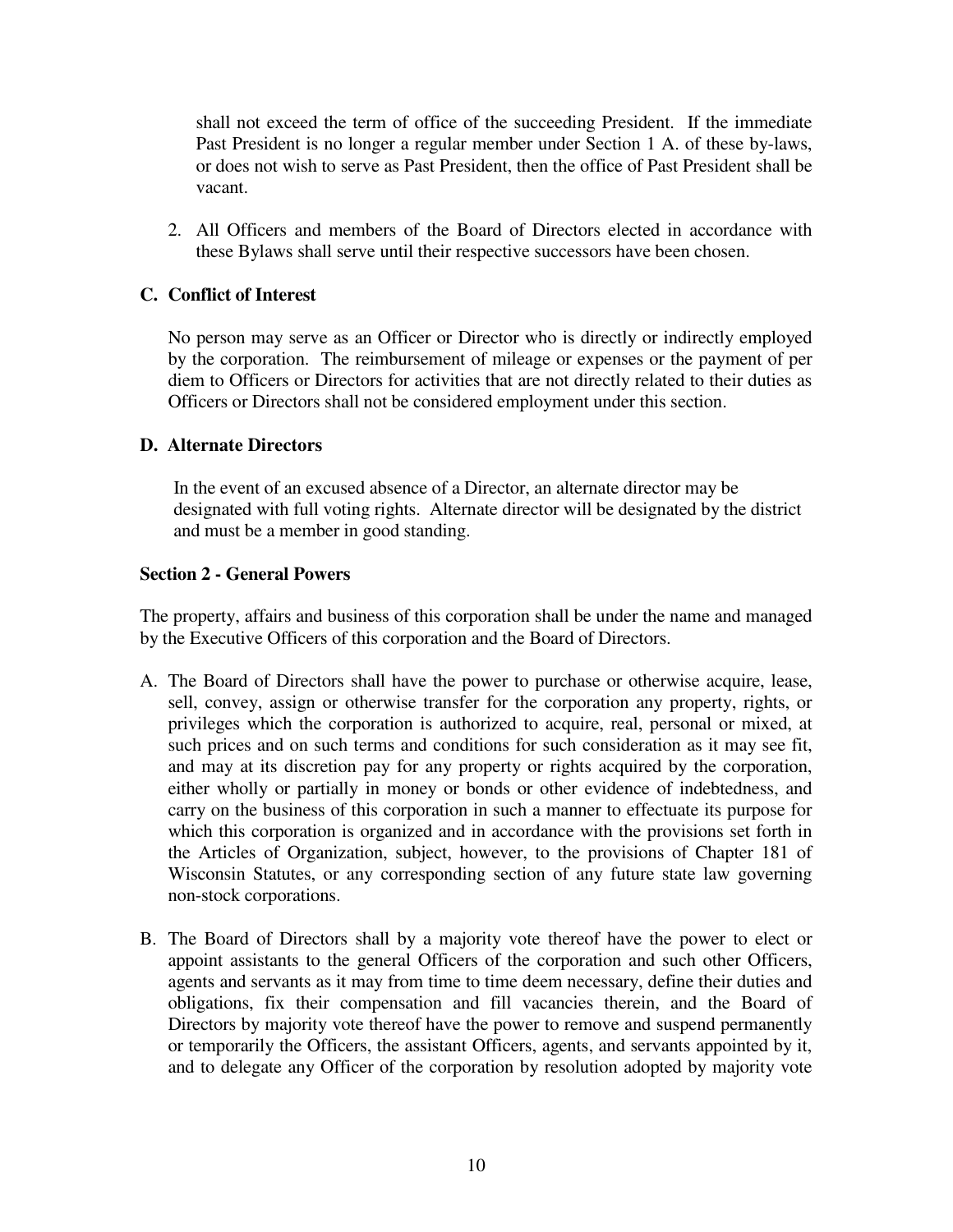thereof all or any of the powers stated in this section, with such restrictions as it deems expedient.

C. The Board of Directors shall have the power to authorize its general Officers to borrow money for corporate purposes and to execute in the corporate name, bills, notes, or other evidence of indebtedness, but no mortgage shall be given to this corporation on any of its property, whether real or personal, to secure the payment of its debts, or to borrow money for the purposes of the corporation without the consent of a majority of the Board of Directors.

# **Section 3 - Resignation**

A Director may resign at any time by filing his or her written resignation with the Executive Director.

## **Section 4 - Removal**

Any Director may be removed at any time for cause at a special meeting of the members of the corporation Board of Directors, called for such purpose by the affirmative vote of a majority two thirds of the members of the corporation Board of Directors who are in good standing. Cause includes non-membership under Article 1, Section 1A of these by-laws. Any member of the Board of Directors who fails to attend two consecutive meetings of said Board of Directors may be removed from said Board of Directors by the affirmative vote of a majority of said Board of Directors, and the office of said Director shall be declared vacant unless such member of the Board of Directors had been excused from attending the meetings of the Board, in advance, by the President of the corporation.

### **Section 5 - Vacancies**

In case of a vacancy in the Board of Directors through death, removal, resignation, or other cause, the vacancy may be temporarily filled until the next annual election by a caucus of the district or districts affected. In case of vacancy in the office of President, the Senior Vice President shall become President. In case of vacancy in the office of Senior Vice President, Secretary or Treasurer, that vacancy may be temporarily filled until the next election by a majority vote of the Board of Directors present and voting at a meeting of the Board of Directors.

### **Section 6 - Place of Meetings**

All meetings of the board of Directors shall be held at some suitable place designated by the President.

### **Section 7 - Regular Meetings**

Regular meetings of the Board of Directors shall be held immediately preceding the Annual Meeting of the members and at such other times as the Board of Directors may, by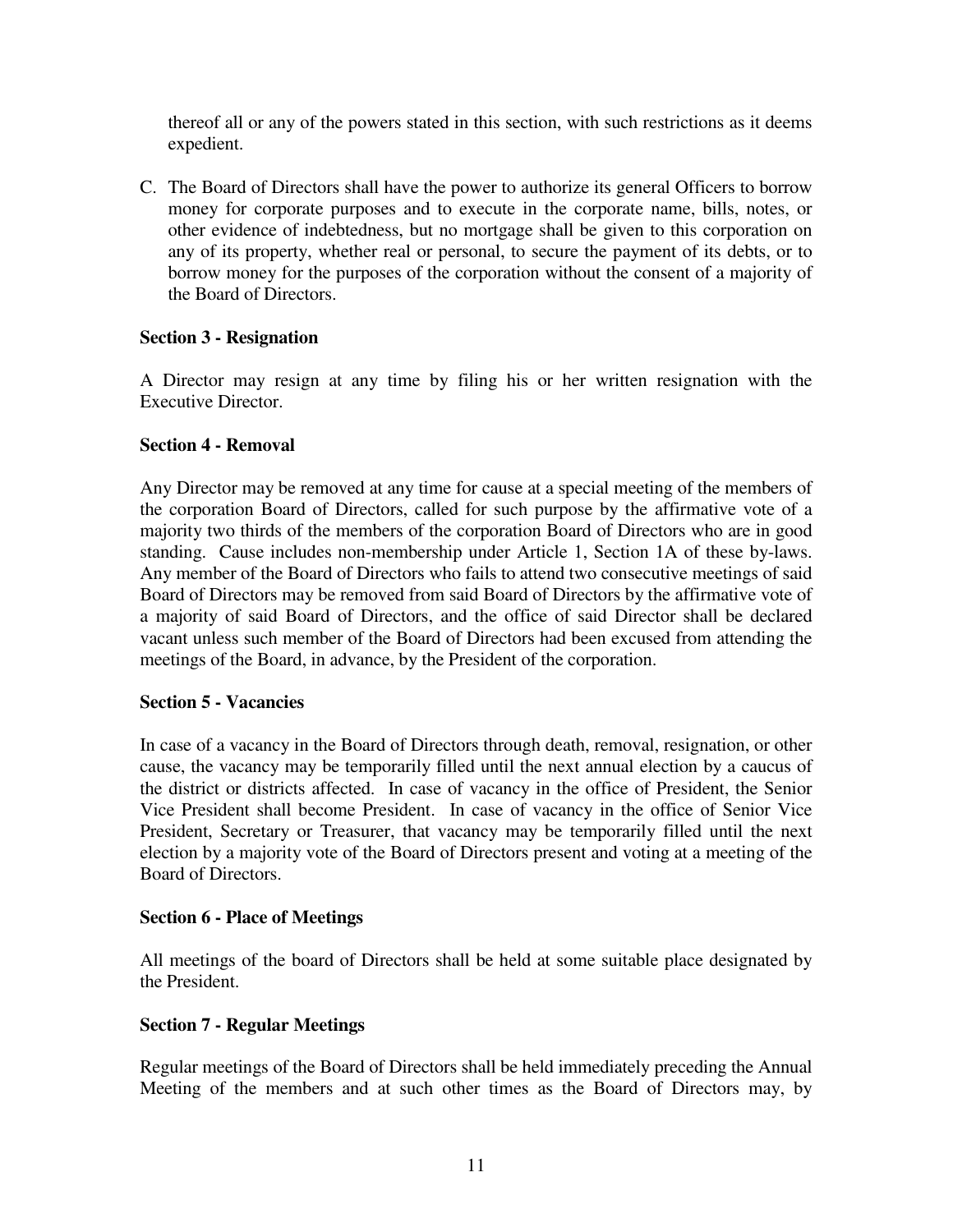resolution determine. No notice of the regular meeting of the Board of Directors is necessary.

# **Section 8 - Special Meetings**

Special meetings of the Board of Directors shall be held whenever called upon the direction of the President, or upon the written request of any seven Officers or Directors. It shall be the duty of the Executive Director to give sufficient notice of such meetings, in person or by mail, email or telephone, to enable the Directors so notified to attend such meetings.

## **Section 9 - Meeting by Consent**

Meetings of the Board of Directors may be held at any time or place where a majority of the Directors are present and consent to the holding of such meeting.

## **Section 10 - Quorum**

Two-thirds (2/3) of the Directors convened according to these Bylaws, shall constitute a quorum for the transaction of business, but if at any meeting of the Board there shall be less than a quorum present, a majority of those present may adjourn the meeting from time to time.

## **Section 11 - Organization**

The President and in his or her absence the Senior Vice President, and in his or her absence one of the Zone Vice Presidents chosen by the Directors present, or in the absence of all of the aforementioned, any Director chosen by the Directors present, shall call the meeting of the Board of Directors to order, and shall act as chairman of such meeting, and the Secretary of the corporation shall act as the Secretary at all meetings of the Board of Directors, but in the absence of the Secretary, the presiding Officer may appoint any Director to act as Secretary of such meeting.

### **Section 12 - Order of Business**

The order of business at all meetings of the Board of Directors shall be as follows:

- 1. Pledge of Allegiance
- 2. Roll Call
- 3. Reading of Minutes of Preceding Meeting
- 4. Reports of Officers
- 5. Reports of Committees
- 6. Unfinished Business
- 7. Miscellaneous Business
- 8. New Business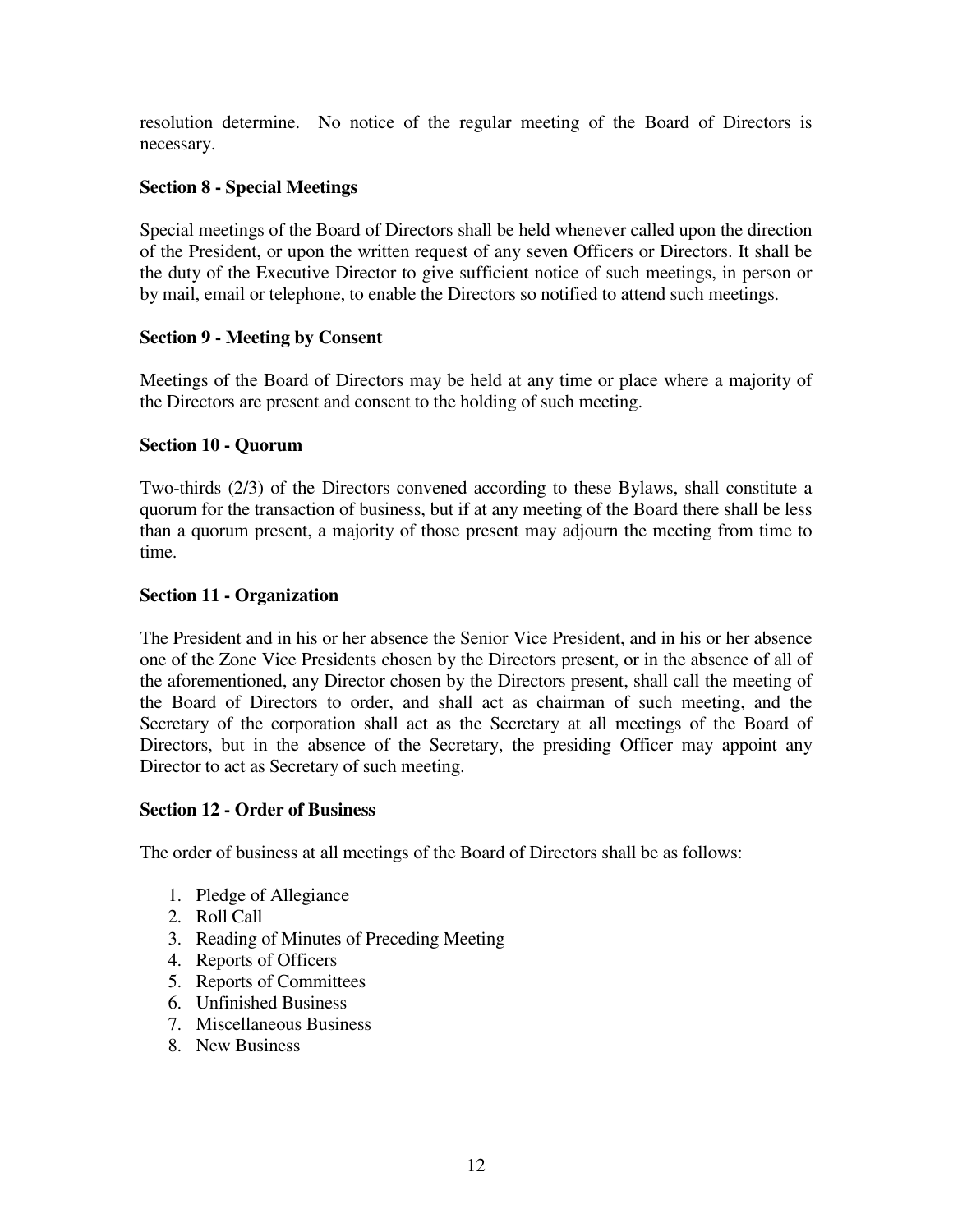# **ARTICLE III Executive Committee**

## **Section 1 - Composition of Executive Committee**

The Executive Committee shall be comprised of the President, Senior Vice President, Zone Vice Presidents, District Vice Presidents, Secretary, Treasurer and the immediate Past President.

## **Section 2 - Meetings**

The Executive Committee shall meet at the call of the President, or in the event that the office of President is vacant, at the call of the Senior Vice President. The call shall specify the location of the meeting.

## **Section 3 - Quorum**

One more than half of the members of the Executive Committee shall constitute a quorum for the transaction of business, but if at any meeting of the Executive Committee there shall be less than a quorum present, a majority of those present may adjourn the meeting from time to time.

### **Section 4 - Powers of the Executive Committee**

The Executive Committee shall have the power to conduct all affairs and business of this corporation between meetings of the Board of Directors, except as limited by these bylaws, by contract, or by action of the Board of Directors.

# **ARTICLE IV General Officers**

### **Section 1 - Election**

A. The general Officers of said corporation shall be a President, a Senior Vice President, Zone Vice Presidents and District Vice Presidents, the number determined by the rules set in Article II, Section 1, A.; a Secretary; and a Treasurer, said Officers to hold office for the term of two (2) years, with the exception of the second zone vice president for each district whose term is one year, and until their successors are elected and qualify. The President, Senior Vice President, Secretary and Treasurer shall be elected from the state at large.

Zone Vice Presidents and District Vice Presidents shall be elected by the delegates of the member associations in the Districts in their Zone area.

B. All Directors and Zone Vice Presidents will be elected at the Spring Conference and all other officers at Fall Convention. The offices of Senior Vice President, State Secretary and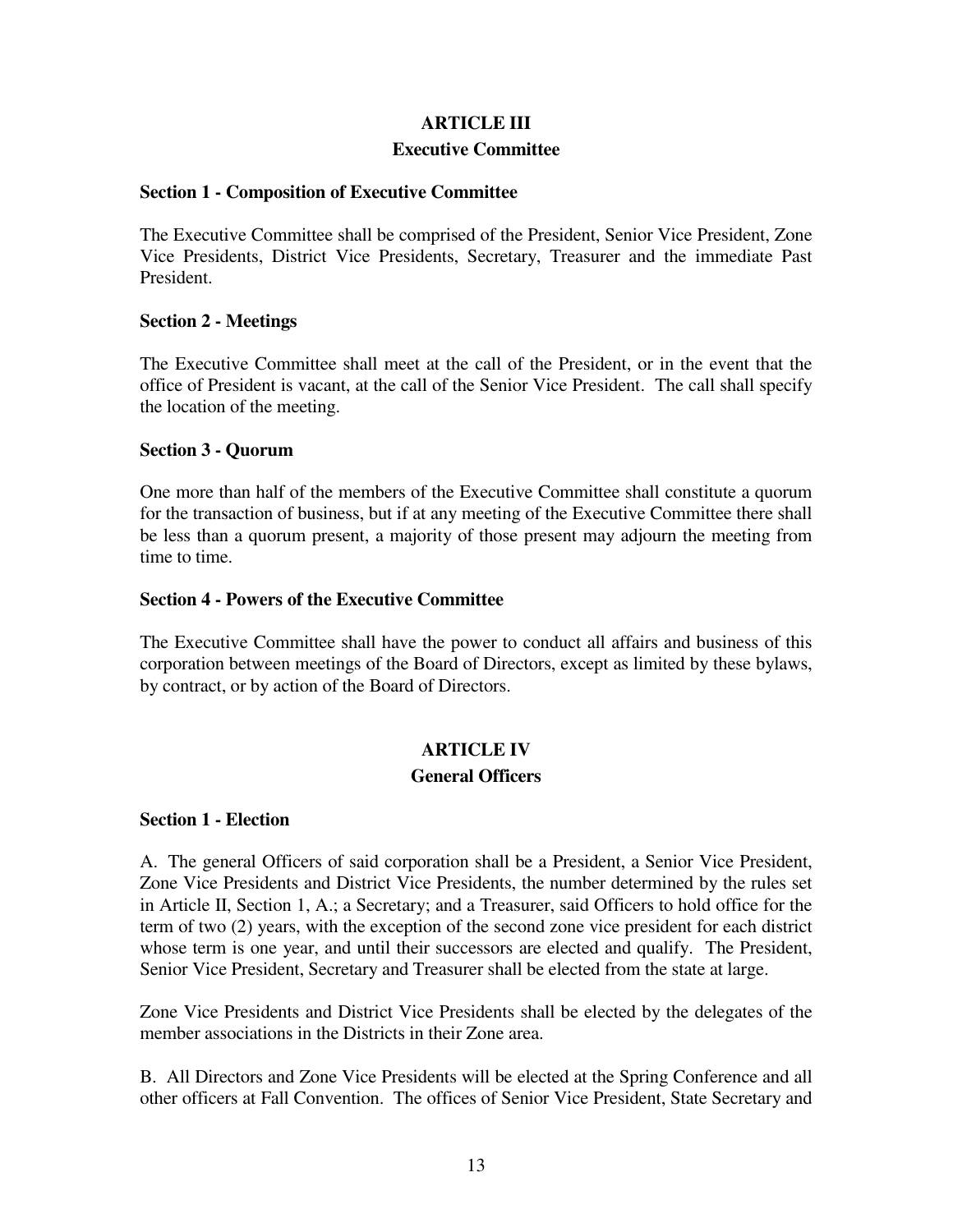State Treasurer will be elected on even numbered years. The office of State President will be elected on odd numbered years.

# **Section 2 - Qualifications**

Only members under Section 1A of this corporation shall be eligible to be general Officers of this corporation, and the resignation or removal of a general Officer from the corporation shall operate as a resignation of his or her office.

# **Section 3 - Duties**

The principal duties of the several general Officers respectively are as follows:

- A. The President shall preside at all meetings of the members of the Board of Directors. He or she shall be the Chief Executive Officer of the corporation and shall give the general supervision, direction and active management of the property, affairs and business of the corporation, subject to the Board of Directors. He or she shall see that all orders and resolutions of the Board of Directors are carried into effect. He or she may execute all deeds, leases conveyances, contracts and agreements when authorized to do so by the Board of Directors. He or she shall submit a complete and detailed report of the corporation for the fiscal year and of its financial condition to the Board of Directors at its first regular meeting in each year, and to the members at their Annual Meeting and shall, from time to time, report to the Board of Directors all matters within his or her knowledge which the interests of the corporation may require to be brought to its notice. He or she shall perform such additional duties as may be prescribed from time to time by the Bylaws.
- B. The Senior Vice President shall discharge the duties of the President in the event of the absence or disability for any cause whatever. The Vice President shall perform such additional duties as may be prescribed from time to time by the Bylaws.
- C. The Zone Vice Presidents and District Vice Presidents shall upon election by a majority vote of the Board of Directors discharge the duties of the President in the event of the absence or disability for any cause whatever of the President and Vice President. They shall perform additional duties as may be delegated and assigned by the President.
- D. The Secretary shall keep a correct and complete record of all proceedings of said corporation, including such as relate to the election of its Officers. He or she shall, in general, perform all the duties, which are incident to the office of Secretary of a Corporation subject to the Board of Directors. He or she shall perform such additional duties as may be prescribed from time to time by the Board of Directors, or as may be prescribed from time to time by the Bylaws.
- E. The Treasurer shall keep an account for all moneys, credits, and property of the corporation which shall come into his or her hands, and keep an accurate account of all moneys received and disbursed. He or she shall make such statements, as corporations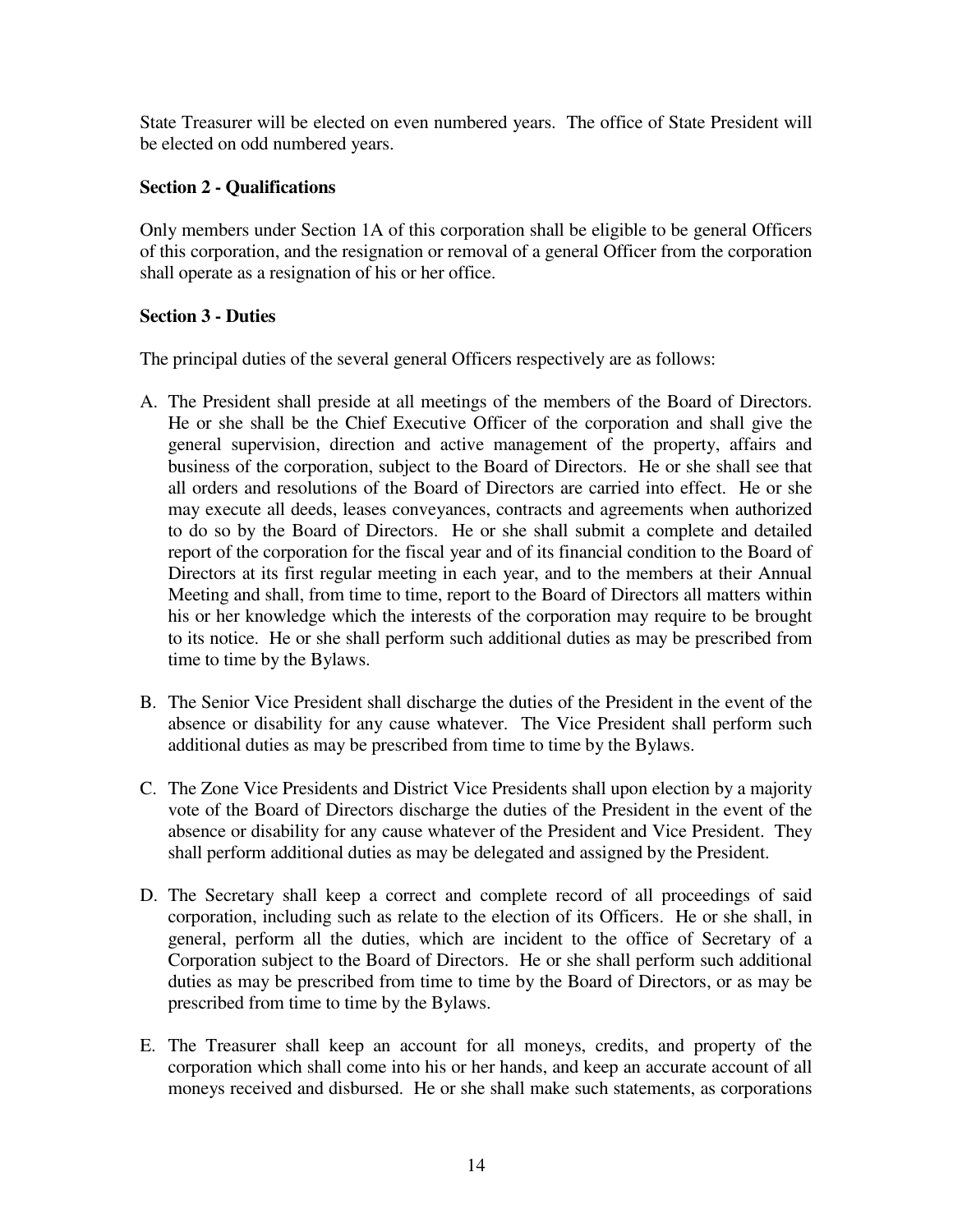are required to make by the law of Wisconsin. He or she shall have the custody of all funds and securities of the corporation. Whenever necessary and proper, he or she shall endorse on behalf of the corporation all checks, notes, or other obligations and evidences of payment of money payable to the corporation or coming into his or her possession, and shall deposit the funds arising therefrom, together with all other funds of the corporation coming into his or her possession in such banks as may be selected as the depositories of the corporation, or properly care for them in such other manner as the Board of Directors may direct.

 He or she shall sign all checks and other instruments drawn on or payable out of the funds of the corporation, and all bills, notes, and other evidences of indebtedness of the corporation. Whenever required by the Board of Directors to do so, he or she shall exhibit a true and complete statement of his or her cash account and of the securities and other funds in his or her possession, custody and control. He or she shall at all reasonable times within business hours exhibit his or her books and accounts to any Director. He or she shall, in general, perform all of the duties, which are incidental to the office of the Treasurer of a corporation, subject to the Board of Directors. If the Board of Directors shall so require it, he or she shall give bond in such sum and with such surety as the Board of Directors may direct for the faithful performance of his or her duties and for the safe custody of the funds and property coming into his or her possession. He or she shall perform such additional duties as may be prescribed from time to time by the Bylaws.

F. All such books and records pertinent to the offices of the above shall be kept at the corporation's headquarters office.

### **Section 4 - Delegation of Duties**

In the case of the absence or inability to act of any Officer of the Corporation, the Board of Directors may delegate for the time being the duties of such Officer to any other Officer or to any other Director.

#### **ARTICLE V Books and Records**

### **Section 1 - Place of Keeping**

The general and principal books of account of this corporation shall be kept in the custody of the Secretary and Treasurer of this corporation at the corporation's headquarters office.

### **Section 2 - Rights of Members to Examine**

The books of this corporation, containing the accounts and records of the corporation, shall at all reasonable times be open to the inspection of the members of this corporation.